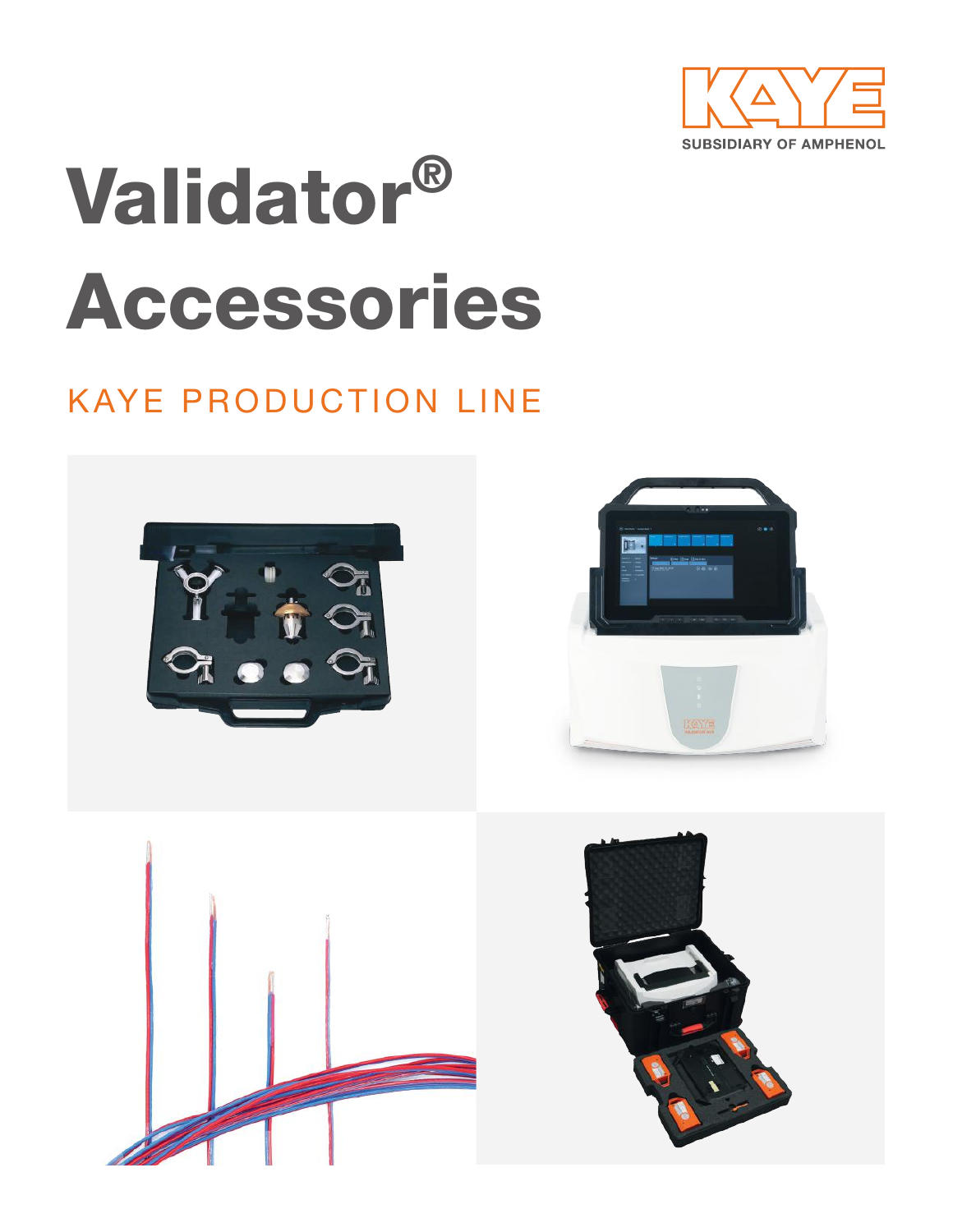# Kaye – First in Validation & Environmental Monitoring

KAYE OFFERS A COMPLETE LINE OF VALIDATION ACCESSORIES TO COMPLEMENT OUR VALIDATION SYSTEMS. FROM SENSORS SUCH AS THERMOCOUPLE AND PRESSURE TRANSDUCERS TO CALIBRATION EQUIPMENT AND FEEDTHRUS, THESE ACCESSORIES ARE DESIGNED TO PROVIDE THE BEST ACCURACY, PERFORMANCE, AND RELIABILITY AS WELL AS SIMPLIFY THE VALIDATION PROCESS.

TRUST THE LEADER IN VALIDATION SYSTEMS FOR MORE THAN 60 YEARS TO MEET ALL YOUR VALIDATION NEEDS.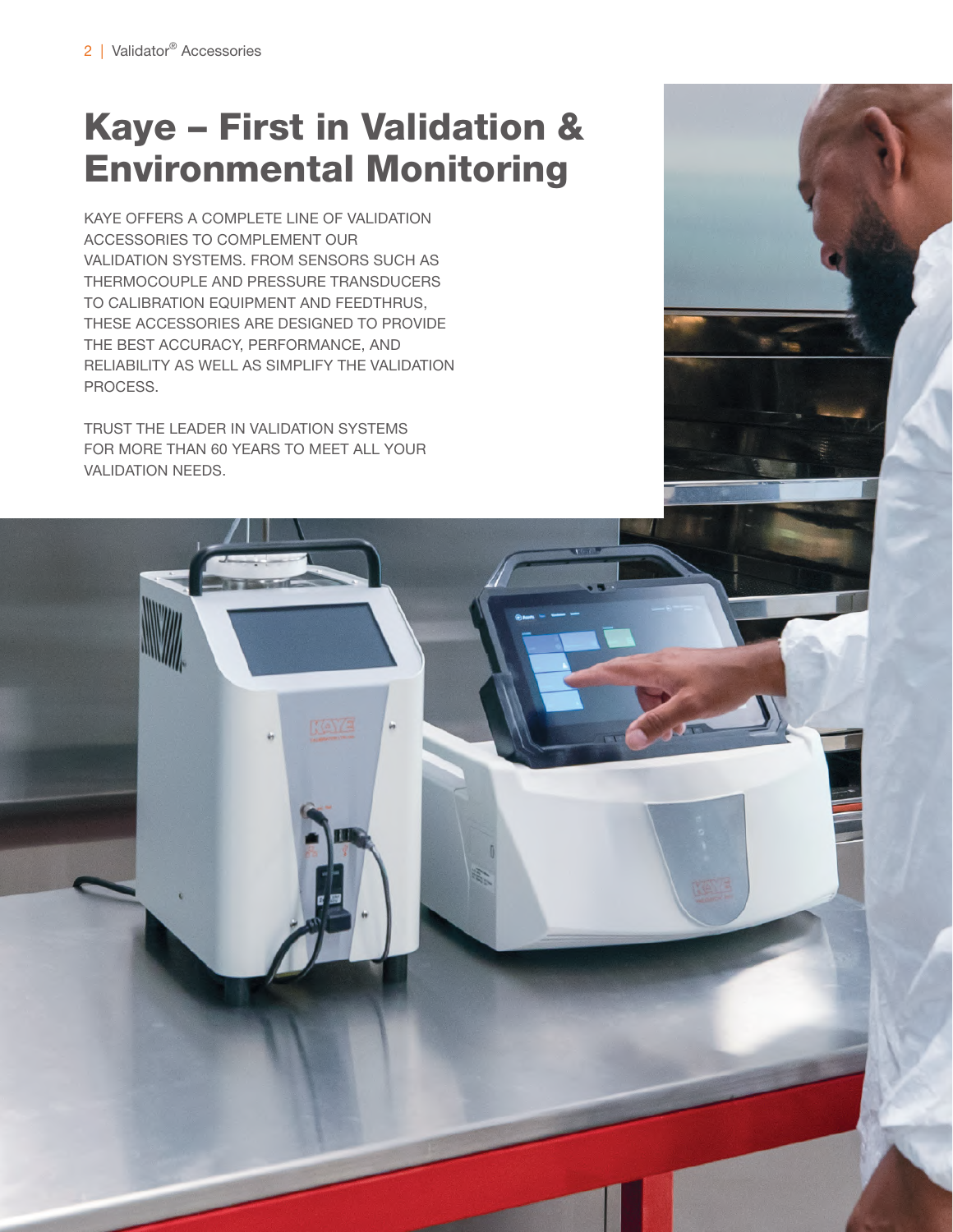# Table of Contents

Thermocouples Overview | 4 ULTRA-PREMIUM THERMOCOUPLE WIRE | MULTI-STRANDED CONSTRUCTION | THERMOCOUPLE PROBE TIPS | SENSOR RISK ASSESSMENT

Ultra-Premium Autobond Type T Thermocouple Probes | 6

Ordering Information Autobond TCs | 7

Ultra-Premium Type T Teflon<sup>®</sup> Insulated Thermocouples | 8

Ultra-Premium Type T Kapton<sup>®</sup> Insulated Thermocouples | 9

Thermocouples – Stainless Steel | 10 TYPE T – STAINLESS STEEL MINERAL INSULATED THERMOCOUPLE

Thermocouples with Stainless Steel Tip | 11 TYPE T - STAINLESS STEEL THERMOCOUPLE TIPS

Thermocouple Accessories | 12 WIRE SPOOLS | LABELS | TIP KITS

Feedthru | 13 AUTOCLAVE APPLICATIONS | STAINLESS STEEL THERMOCOUPLE FEEDTHRU FEEDTHRU KIT FOR TCs AND PRESSURE SENSOR

Y-Piece for Autoclave Applications | 14 CLAMPS AND SILICONE GASKETS

Pressure Transducer for Autoclaves | 15 KAYE AUTOCLAVE PRESSURE TRANSDUCER

Kaye Validation Console | 16 VALIDATION CONSOLE SPECIFICATIONS

Kaye Remote Docking System | 17

Sensor Inputs | 17

Validator® Shipping Case | 18

Cables for Validator® AVS | 18

Cables for Validator 2000 | 18

On-Site Training | 19

IQ/OQ Protocol | 19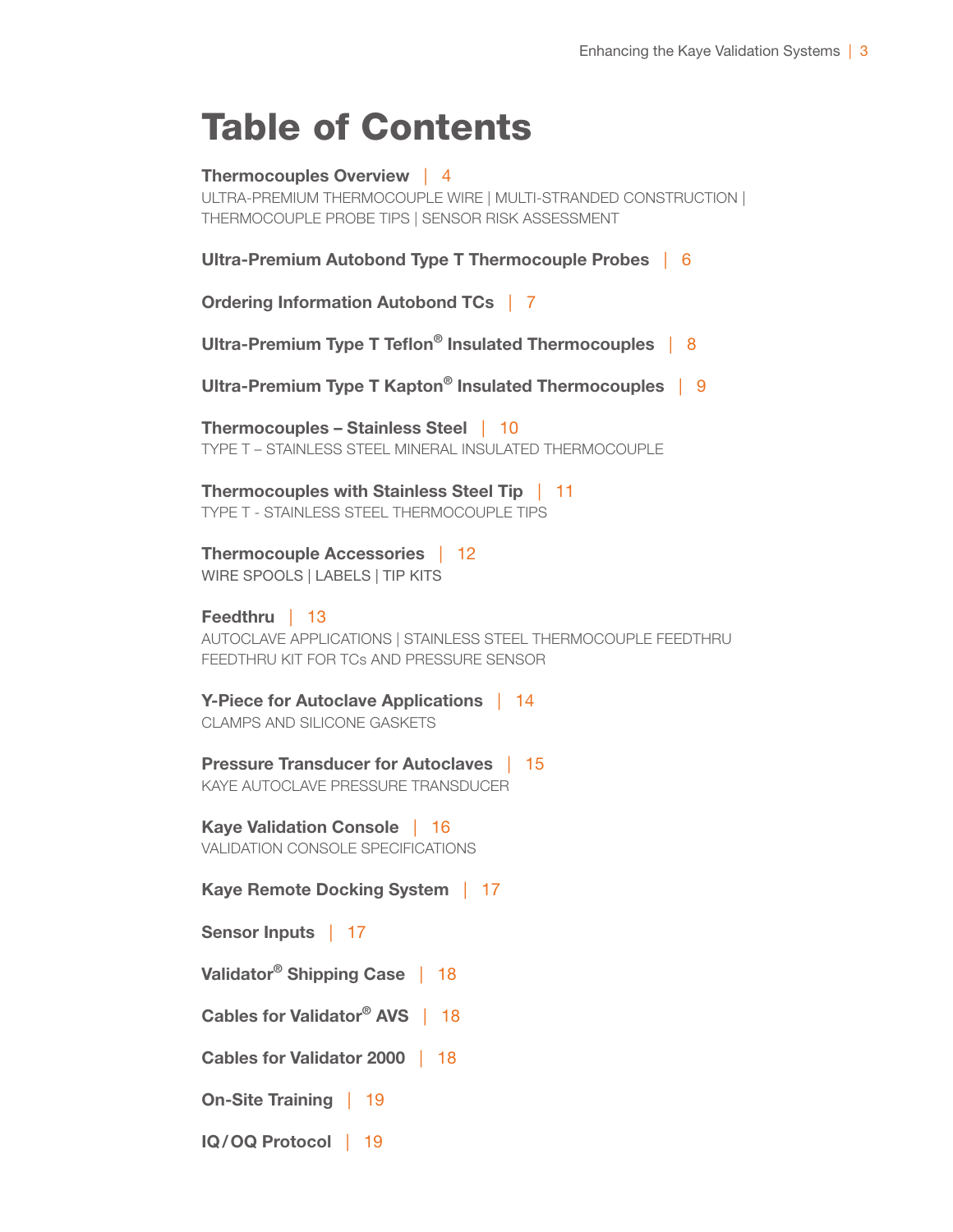# Thermocouples Overview

The accuracy of the complete validation system is critical to validating any process. Good Calibration Practices state that the accuracy of the standard or validation system should be at least 4 times more accurate than the criteria defined to evaluate the process. The accuracy, repeatability and quality of the thermocouples sensor is a key component of the measurement process.

Kaye's Ultra-Premium Type T (Copper/ Constantan) thermocouple wire and probes have been designed and manufactured to provide the highest purity and uniformity in the industry, while providing the robustness to survive hash conditions and physical abuses normally encountered in validation. Type T wire and probes provide the highest level of accuracy when used from -200°C to 400°C. The Teflon coated wire is rated for continuous use at 200°C with a peak rating

of 260°C, while our Kapton coated insulated wire will withstand use up to 400°C.

The accuracy and uniformity of thermocouple wire is dependent on the quality and purity of the metals they are made from. Using a process we developed over 30 years ago, Kaye inspects the purity of each ingot of copper and constantan prior to being extruded to ensure it meets Kaye's stringent purity specifications. Kaye's Ultra Premium grade wire and probes carry an accuracy of 0.25% at 121°C, 4 times better than standard commercial grade wire of 1°C.

The purity and uniformity provide unmatched accuracy and most importantly provides a broad gap between measurement accuracy and your criteria, therefore greatly minimizing any risks of failed calibrations or verifications due to the sensor.



# KAYE THERMOCOUPLE WIRE SPECIFICATION

| <b>Wire Grade</b> | Ultra – Premium |                                              |                                                      |
|-------------------|-----------------|----------------------------------------------|------------------------------------------------------|
|                   | 3-Strand        | 7-Strand                                     | 7-Strand Kapton <sup>®</sup>                         |
| <b>Model</b>      | K0258           | K0255                                        | K0250                                                |
| Gauge             | 27 AWG          | 22 AWG                                       | 22 AWG                                               |
| <b>Accuracy</b>   |                 |                                              |                                                      |
| @ 121°C           | $\pm 0.3$ °C    | $\pm 0.25$ °C                                |                                                      |
| @ 300°C           |                 |                                              | ±1.2°C                                               |
|                   |                 | Maximum variation within group for all wire: |                                                      |
| @ 40°C            |                 | ±0.05°C maximum; ±0.03°C typical             |                                                      |
| @ 121°C           |                 | ±0.1°C maximum; ±0.05°C typical              |                                                      |
| @ 300°C           |                 | ±0.3°C maximum; ±0.15°C typical              |                                                      |
| <b>Size Oval</b>  |                 |                                              | 3-strand 0.042" (1.1mm) minor   0.074" (1.9mm) major |
|                   |                 |                                              | 7-strand 0.095" (2.4mm) minor   0.120" (3.0mm) major |
|                   |                 |                                              |                                                      |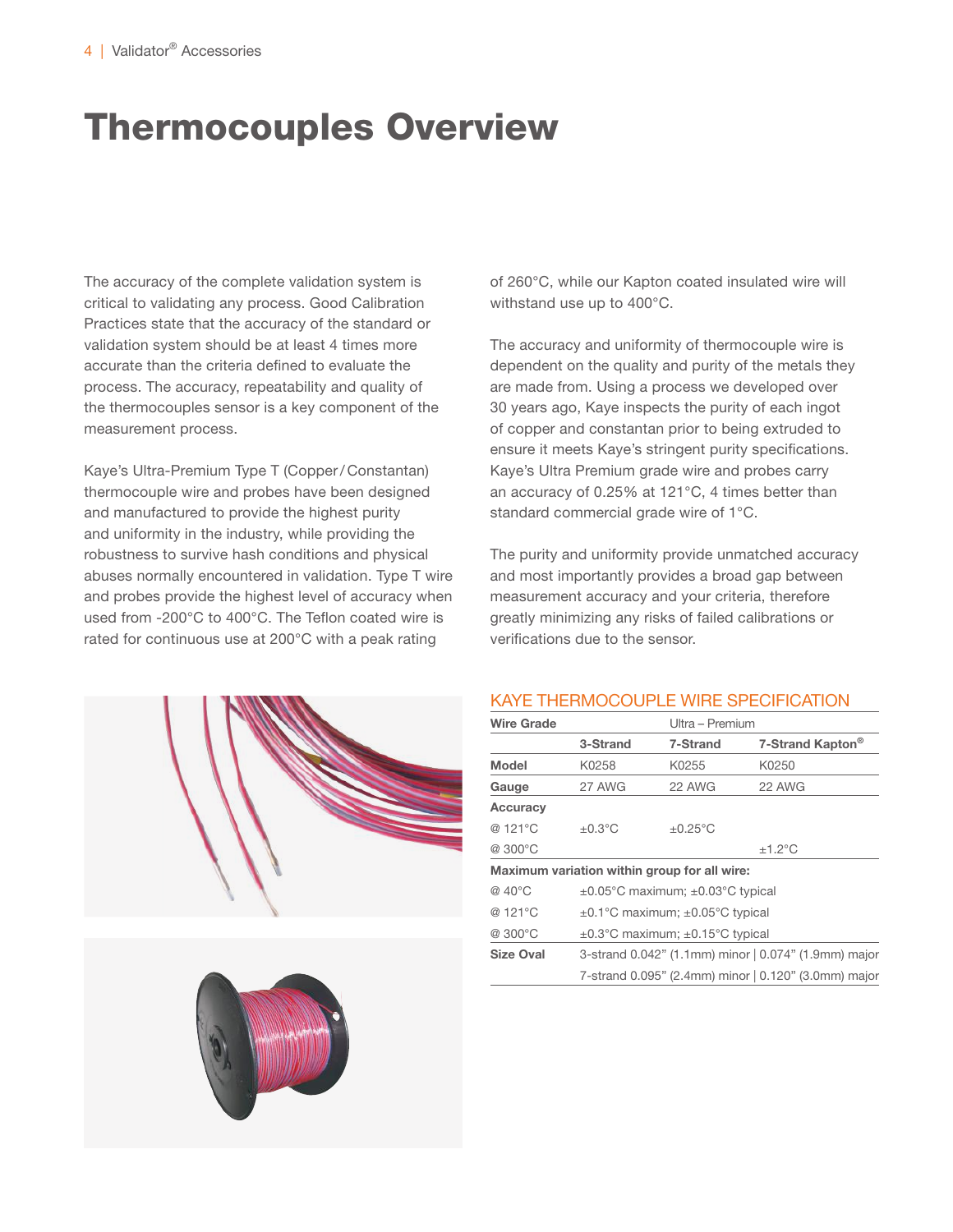### MULTI-STRANDED CONSTRUCTION

Thermocouple wire and probes are typically subjected to significant handling and stress due to the nature of their use during validation. They are dropped, wound up, tied, stepped on, rolled over, and bent. Repeated bending or cold working of a thermocouple wire can generate stress and distortion of the material's crystalline structure resulting in potential measurement errors.

Kaye thermocouple wire is a multi-strand construction utilizing 7 strands of 30-gauge wire twisted together to provide maximum pliability, strength and therefore durability to minimize the risk of any cold working. If the wire is stressed from cold working, then the purity and uniformity of the wire will significantly minimize or eliminate any potential measurement errors.



# THERMOCOUPLE PROBE TIPS

Kaye thermocouple probes are provided with an argon welded bead at the tip to provide a strong robust junction. The tips are then encapsulated with a dual heat shrinkable sealed Teflon tip to protect the tip from damage as well as minimize any moisture from being pulled thru the probe during sterilization thus prolonging the life of the probe.

### SENSOR RISK ASSESSMENT

The success of validation studies is primarily based on the accurate measurement and verification of critical process parameters such as temperature. One of the major contributing factors to the accuracy of the data is the proper selection and use of the sensor themselves.

While quality thermocouple wire may cost more than conventional wire the added costs is negligible when one considers the investment in people, validation equipment and time during validation.

The costs of one failed qualifications or calibration verifications in time, productivity and downtime will more than compensate for the investment in high quality thermocouple wire.

Don't take unnecessary risk, trust Kaye Ultra Premium Grade Thermocouple wire and probes to provide the accuracy and robustness to assure the success of your validation efforts. inserted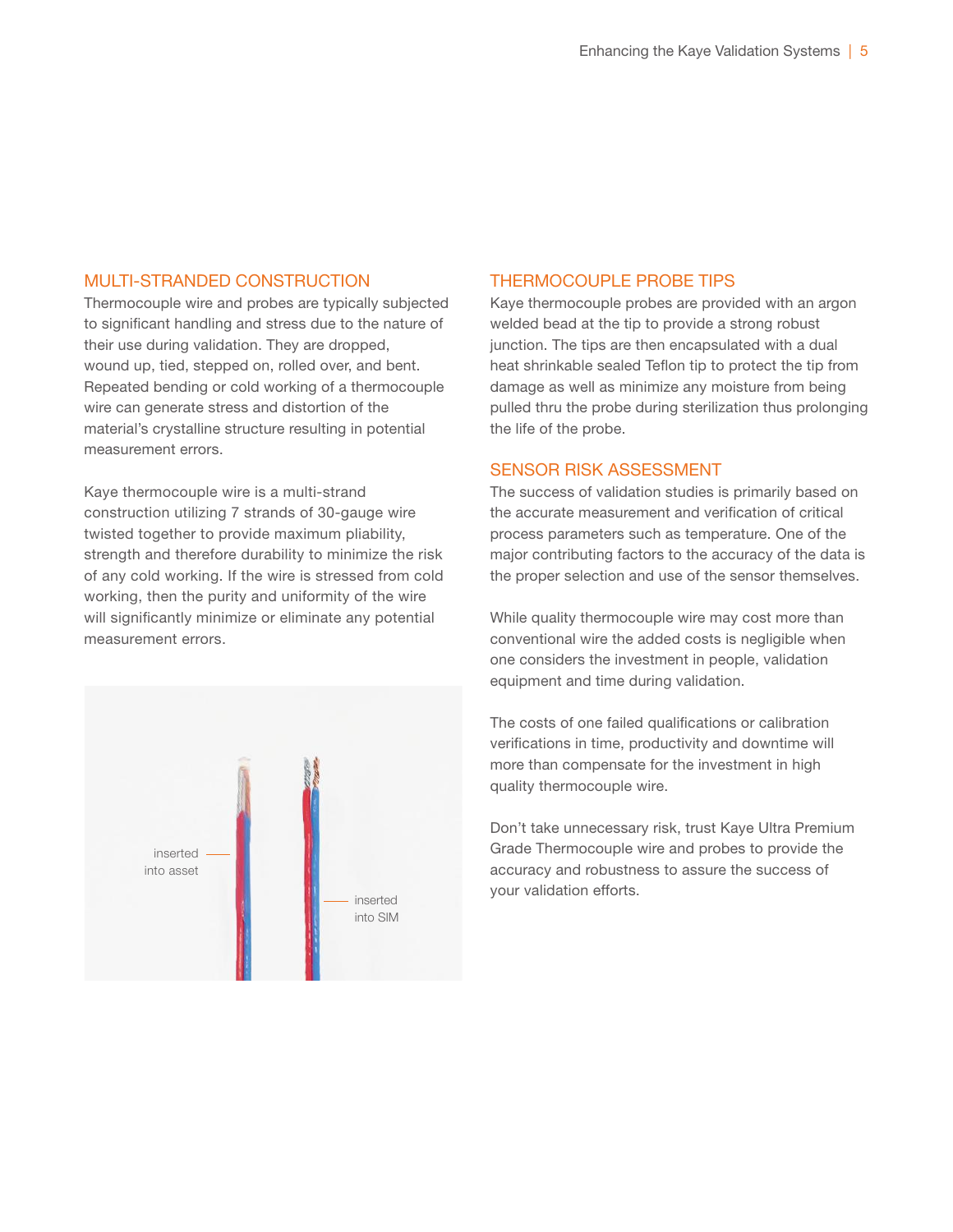# Ultra-Premium Autobond Type T Thermocouple Probes

# DESIGNED SPECIFICALLY FOR AUTOCLAVES TO ELIMINATE LEAKAGE

The Autobond wire and probes were designed specifically for autoclave and SIP applications, to eliminate wicking of water or steam in the thermocouple probe. The wire and probes are manufactured using our Ultra-Premium grade wire providing an accuracy of 0.25°C @ 121°C.

The Teflon coated wire is rated for continuous use from -196°C to 200°C. Each probe includes an argon welded tip with dual shrink tubing to protect the tip from damage and moisture. Each probe is leak tested and verified for accuracy at 121°C.

The Autobond probes design eliminates the clear outer Teflon jacket which is where 90% of the moisture creep occurs. The inner Teflon coating is more of a mold which fills in the inner air pockets created by the stranded wire, thus blocking any moisture creep.

# BENEFITS:

- ∙ No more need for drip cuts or dealing with puddles of water
- ∙ Extended probe life due to reduced moisture and oxidation of wires
- ∙ Eliminates the risk of getting moisture in your validator and rusting out SIMs or damaging electronics
- ∙ Reduced diameter (no outer sleeve) easier to deal with and more TCs in baths

Compatible with existing SIMs, Feedthrus and bath inserts

The Ultra-Premium Autobond wire carries the same accuracy and uniformity specifications as our standard Kaye Ultra-Premium wire and comes in 2 diameters; standard 22 AWG 7-strand wire and 26 AWG smaller 7-strand wire.

# TYPICAL APPLICATIONS

- ∙ Autoclaves
- ∙ SIP
- ∙ All applications from -196°C to 200°C

# TECHNICAL SPECIFICATIONS

- ∙ Thermocouple tips with 1.8mm or 3mm diameter
- ∙ Temperature range from -196°C to 200°C
- ∙ Accuracy of 0.25°C @ 121°C
- ∙ Ideal for wet applications
- ∙ Continuous use up to 200°C with a short peak of 250°C
- ∙ Available as 3 or 7-strand wire
- ∙ Available also with labels
- ∙ Standard length of 6-8-10-12 m (EMEA)
- ∙ Standard length of
	- 20-25-30-35-40-50 feet (US)

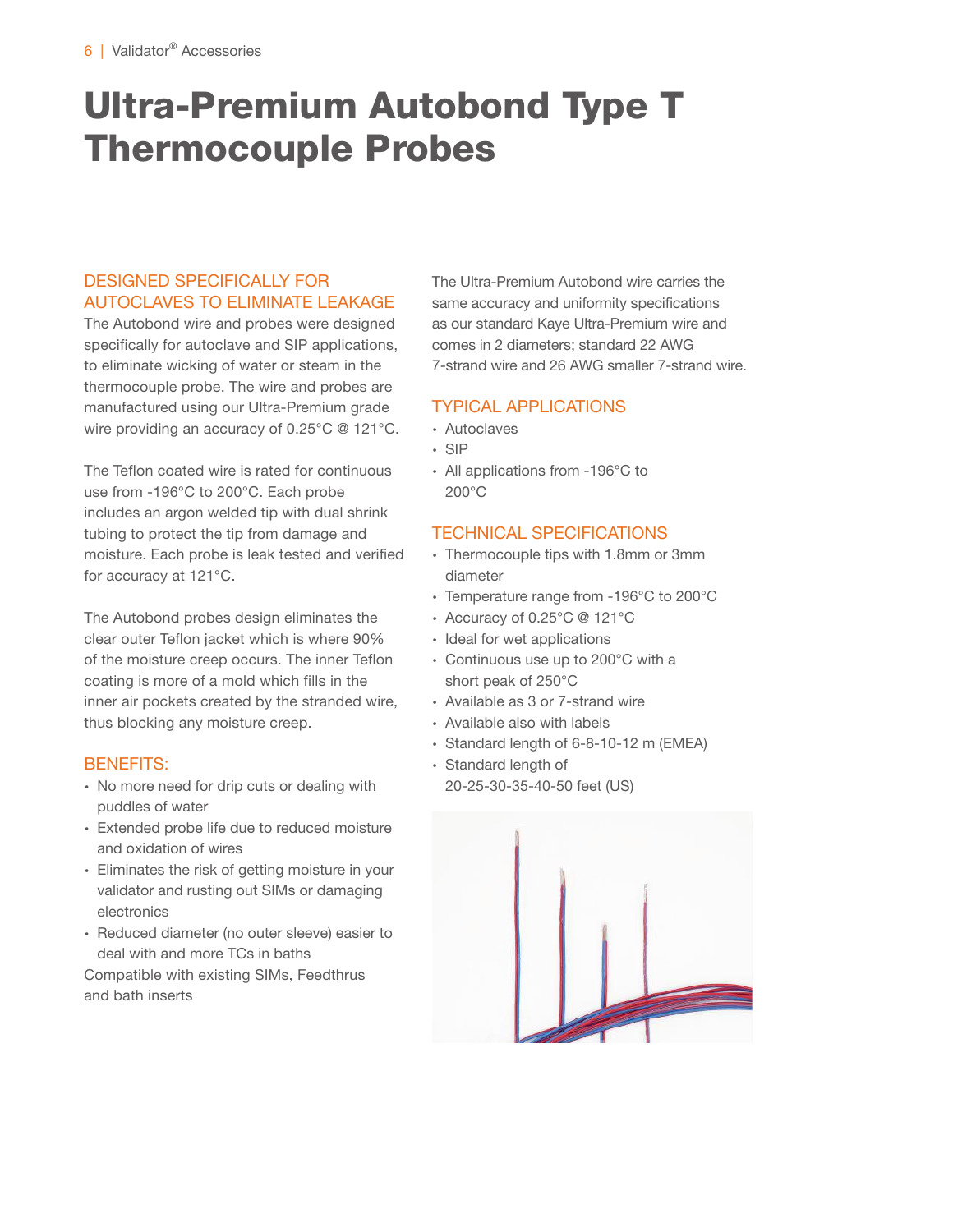# Ordering Information Autobond TCs

### LARGER DIAMETER THERMOCOUPLES

| <b>Part Number</b> | <b>Description</b>                                           |
|--------------------|--------------------------------------------------------------|
| AL-7ST1WN-20       | AUTOBOND Teflon Probe 7-strand 1" Tip 20 ft 22AWG (6 meter)  |
| AL-7ST1WN-25       | AUTOBOND Teflon Probe 7-strand 1" Tip 25 ft 22AWG            |
| AL-7ST1WN-27       | AUTOBOND Teflon Probe 7-strand 1" Tip 27 ft 22AWG (8 meter)  |
| AL-7ST1WN-30       | AUTOBOND Teflon Probe 7-strand 1" Tip 30 ft 22AWG            |
| AL-7ST1WN-33       | AUTOBOND Teflon Probe 7-strand 1" Tip 33 ft 22AWG (10 meter) |
| AL-7ST1WN-40       | AUTOBOND Teflon Probe 7-strand 1" Tip 40 ft 22AWG (12 meter) |
| AL-7ST1WN-50       | AUTOBOND Teflon Probe 7-strand 1" Tip 50 ft 22AWG            |

# SMALLER DIAMETER THERMOCOUPLES

| AS-7ST1WN-20 | AUTOBOND Teflon Probe 7-strand 1" Tip 20 ft 26AWG (6 meter)  |
|--------------|--------------------------------------------------------------|
| AS-7ST1WN-25 | AUTOBOND Teflon Probe 7-strand 1" Tip 25 ft 26AWG            |
| AS-7ST1WN-27 | AUTOBOND Teflon Probe 7-strand 1" Tip 27 ft 26AWG (8 meter)  |
| AS-7ST1WN-30 | AUTOBOND Teflon Probe 7-strand 1" Tip 30 ft 26AWG            |
| AS-7ST1WN-33 | AUTOBOND Teflon Probe 7-strand 1" Tip 33 ft 26AWG (10 meter) |
| AS-7ST1WN-40 | AUTOBOND Teflon Probe 7-strand 1" Tip 40 ft 26AWG (12 meter) |
| AS-7ST1WN-50 | AUTOBOND Teflon Probe 7-strand 1" Tip 50 ft 26AWG            |
|              |                                                              |

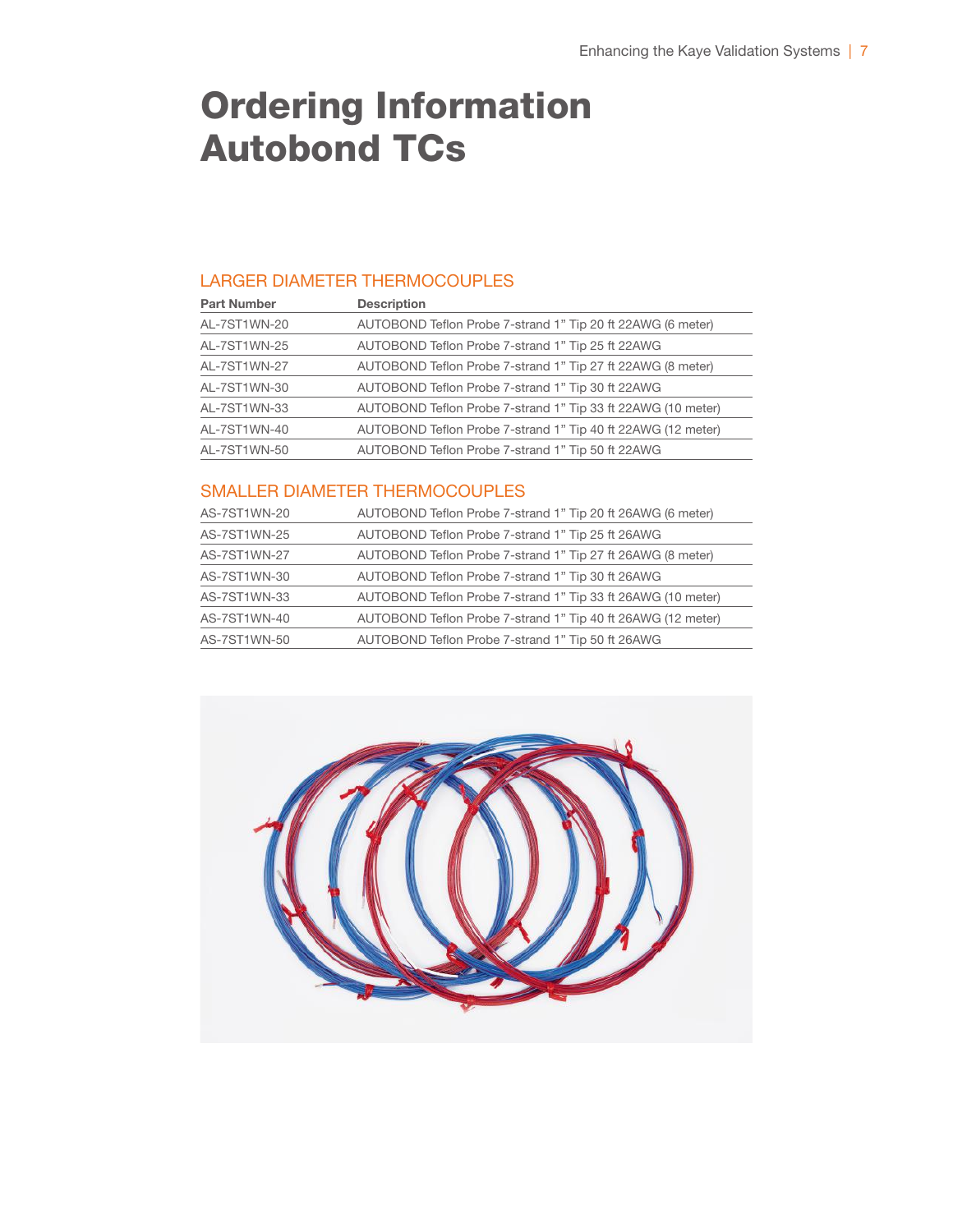# Ultra-Premium Type T Teflon® Insulated Thermocouples

For over 40 years Kaye's Ultra-Premium Type T Teflon thermocouple probes have been the standard for critical validation applications. The wire and probes are manufactured using our Ultra-Premium grade wire providing an accuracy of 0.25°C @ 121°C.

The Teflon coated wire is rated for continuous use from -196°C to 200°C. Each probe includes an argon welded tip with dual shrink tubing to protect the tip from damage and moisture. Each probe is individually leak tested and verified for accuracy at 121°C.

The probes contain an inner Teflon sleeve surrounding each wire as well as a clear outer Teflon coating providing maximum strength and protection.

The probes are available in our standard 7 strand configuration or as 3 strand for application where space is at a minimum.





### TYPICAL APPLICATIONS

∙ All applications from -196°C to 200°C

# TECHNICAL DETAILS

- ∙ Thermocouple tips with 1.8 mm or 3 mm diameter
- ∙ Temperature range from -196°C to 200°C
- ∙ Accuracy of 0.25°C @121°C
- ∙ Ideal for wet applications
- ∙ Continuous use up to 200°C with a short time peak of 250°C
- ∙ Available as 3- or 7-strand wire
- ∙ Available also with Labels
- ∙ Standard length of 6-8-10-12 m (EMEA)
- ∙ Standard length of 30-35-40-45-50 feet (US)

# STANDARD PART NUMBERS

### USA/ASIA

| <b>7ST 1WN-20</b> | Teflon Probe, 7-stranded, 1" Tip, 20 feet |
|-------------------|-------------------------------------------|
| <b>7ST 1WN-25</b> | Teflon Probe, 7-stranded, 1" Tip, 25 feet |
| <b>7ST 1WN-30</b> | Teflon Probe, 7-stranded, 1" Tip, 30 feet |
| <b>7ST 1WN-40</b> | Teflon Probe, 7-stranded, 1" Tip, 40 feet |
| 3ST 1WN-20        | Teflon Probe, 3-stranded, 1" Tip, 20 feet |
| 3ST 1WN-30        | Teflon Probe, 3-stranded, 1" Tip, 30 feet |
| 3ST 1WN-35        | Teflon Probe, 3-stranded, 1" Tip, 35 feet |
| 3ST 1WN-40        | Teflon Probe, 3-stranded, 1" Tip, 40 feet |

#### EUROPE

| <b>7ST1W-20N</b> | Teflon Probe, 7-stranded, 1" Tip, 6 m  |
|------------------|----------------------------------------|
| 7ST1W-27N        | Teflon Probe, 7-stranded, 1" Tip, 8 m  |
| <b>7ST1W-33N</b> | Teflon Probe, 7-stranded, 1" Tip, 10 m |
| <b>7ST1W-40N</b> | Teflon Probe, 7-stranded, 1" Tip, 12 m |
| 3ST1W-20N        | Teflon Probe, 3-stranded, 1" Tip, 6 m  |
| 3ST1W-27N        | Teflon Probe, 3-stranded, 1" Tip, 8 m  |
| 3ST1W-33N        | Teflon Probe, 3-stranded, 1" Tip, 10 m |
| 3ST1W-40N        | Teflon Probe, 3-stranded, 1" Tip, 12 m |
|                  |                                        |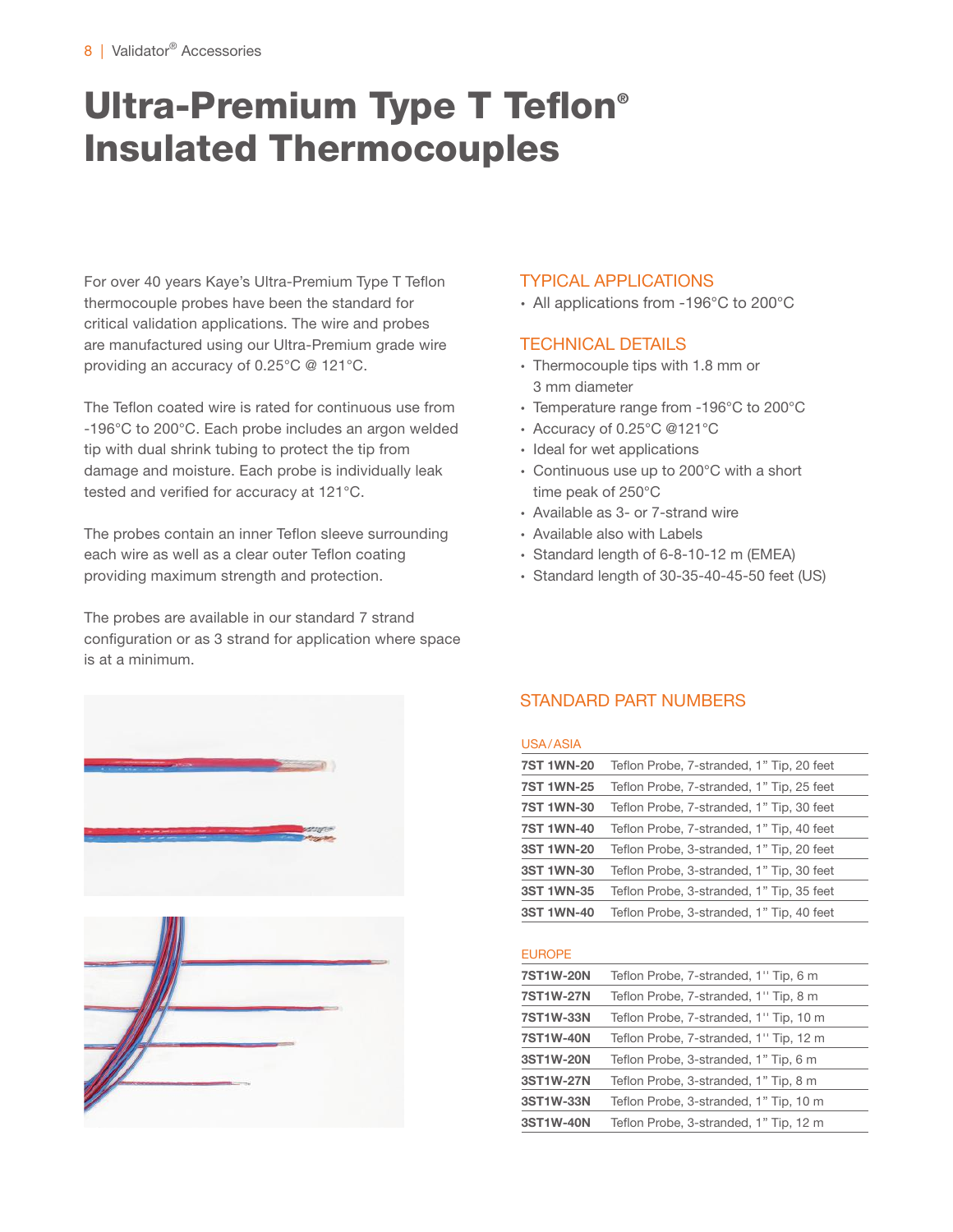# Ultra-Premium Type T Kapton® **Thermocouples**

The Kapton probes were specifically designed for extreme temperature in dry applications such as depyrogenation tunnels and high temperature ovens. The wire and probes are manufactured using our Ultra-Premium grade wire providing an accuracy of 1.2°C @ 300°C.

The Kapton insulated probes are rated for use up to 360°C. The life expectancy of the Kapton insulation is rated for 3 months continuous use at 260°C and 6 days continuous use at 360°C. Each probe includes an argon welded tip encapsulated in a 3 mm stainless tip.

The probes contain an inner Teflon sleeve surrounding each wire which is then wrapped with a Kapton outer jacket. The Kapton probes cannot be used in moist applications and are really designed specifically for high temperature dry applications. The probes are available in our standard 7 strand configuration.





### TYPICAL APPLICATIONS

- ∙ Dry heat tunnels
- ∙ Ovens

### TECHNICAL DETAILS

- ∙ Stainless Steel tips 3 mm diameter and Kapton® wire
- ∙ Accuracy of 1.2°C @ 300°C
- ∙ Max. Temperature 350°C for 6 days
- ∙ Continuous use up to 260°C for 3 months
- ∙ No wet applications
- ∙ Available only as 7-stranded wire
- ∙ Available also with metal labels
- ∙ Standard length of 6-8-10-12 m (EMEA)
- ∙ Standard length of 20-25-30-35-40 feet (US)

# STANDARD PART NUMBERS

### USA/ASIA

| <b>KW-20</b> | Kapton Probe, 7 stranded, 20 feet |
|--------------|-----------------------------------|
| <b>KW-25</b> | Kapton Probe, 7 stranded, 25 feet |
| <b>KW-30</b> | Kapton Probe, 7 stranded, 30 feet |
| <b>KW-40</b> | Kapton Probe, 7 stranded, 40 feet |
| <b>KW-60</b> | Kapton Probe, 7 stranded, 60 feet |

#### EUROPE

| <b>KW-20</b> | Kapton Probe, 7 stranded, 6 m  |
|--------------|--------------------------------|
| <b>KW-27</b> | Kapton Probe, 7 stranded, 8 m  |
| <b>KW-33</b> | Kapton Probe, 7 stranded, 10 m |
| <b>KW-40</b> | Kapton Probe, 7 stranded, 12 m |
| <b>KW-47</b> | Kapton Probe, 7 stranded, 14 m |
|              |                                |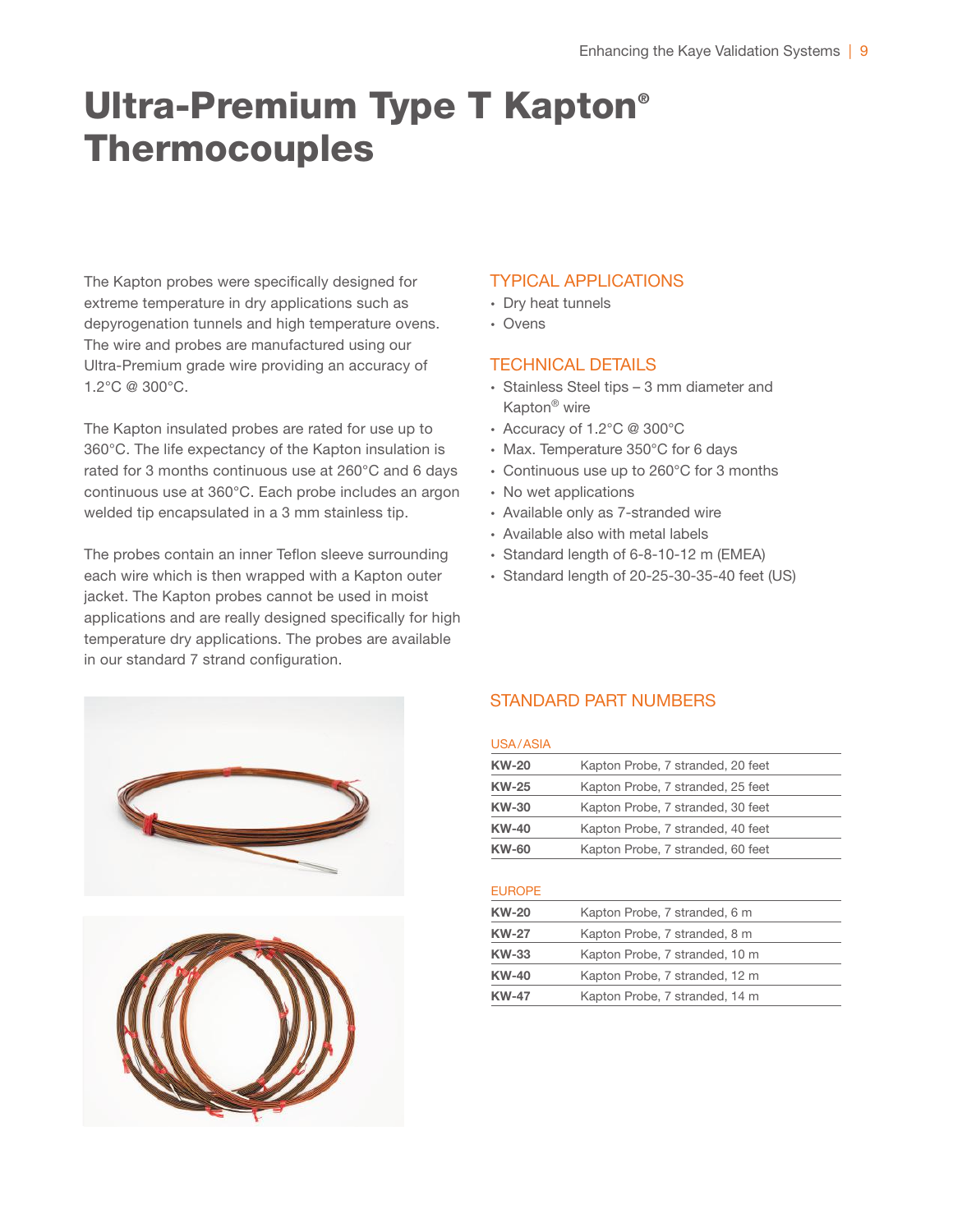# Thermocouples: Stainless Steel

# TYPE T – STAINLESS STEEL MINERAL INSULATED THERMOCOUPLE

Type T Thermocouple – Class A with temperature range of -200°C to 400°C with a 1 mm diameter for the stainless steel and a Teflon connection cable which allows maximum 100°C. The connection point of this thermocouple cannot be in the autoclave – only the stainless steel part of the thermocouple is allowed in the autoclave.





# TYPICAL APPLICATIONS:

- ∙ Freeze dryer, freezers, liquid nitrogen tanks
- ∙ Incubators, autoclaves, raining autoclaves

### TECHNICAL DETAILS

- ∙ Thermocouples with 1 mm diameter
- ∙ Temperature range from -200°C to 400°C
- ∙ Type T Class 1 Quality
- ∙ Accuracy of ±0.5 between -40°C and 125°C
- ∙ ±0.004×T between 125°C and 350°C

### STANDARD PART NUMBERS

#### KG-1SST-6-2-8M

Stainless Steel mineral insulated Thermocouple Type T 6m sensor/2m cable/8 m total length 1mm diameter/-200°C to 400°C/Class 1

#### KG-1SST-6-6-12M

Stainless Steel mineral insulated Thermocouple Type T 6m sensor/6m cable/12 m total length

1mm diameter/-200°C to 400°C/Class 1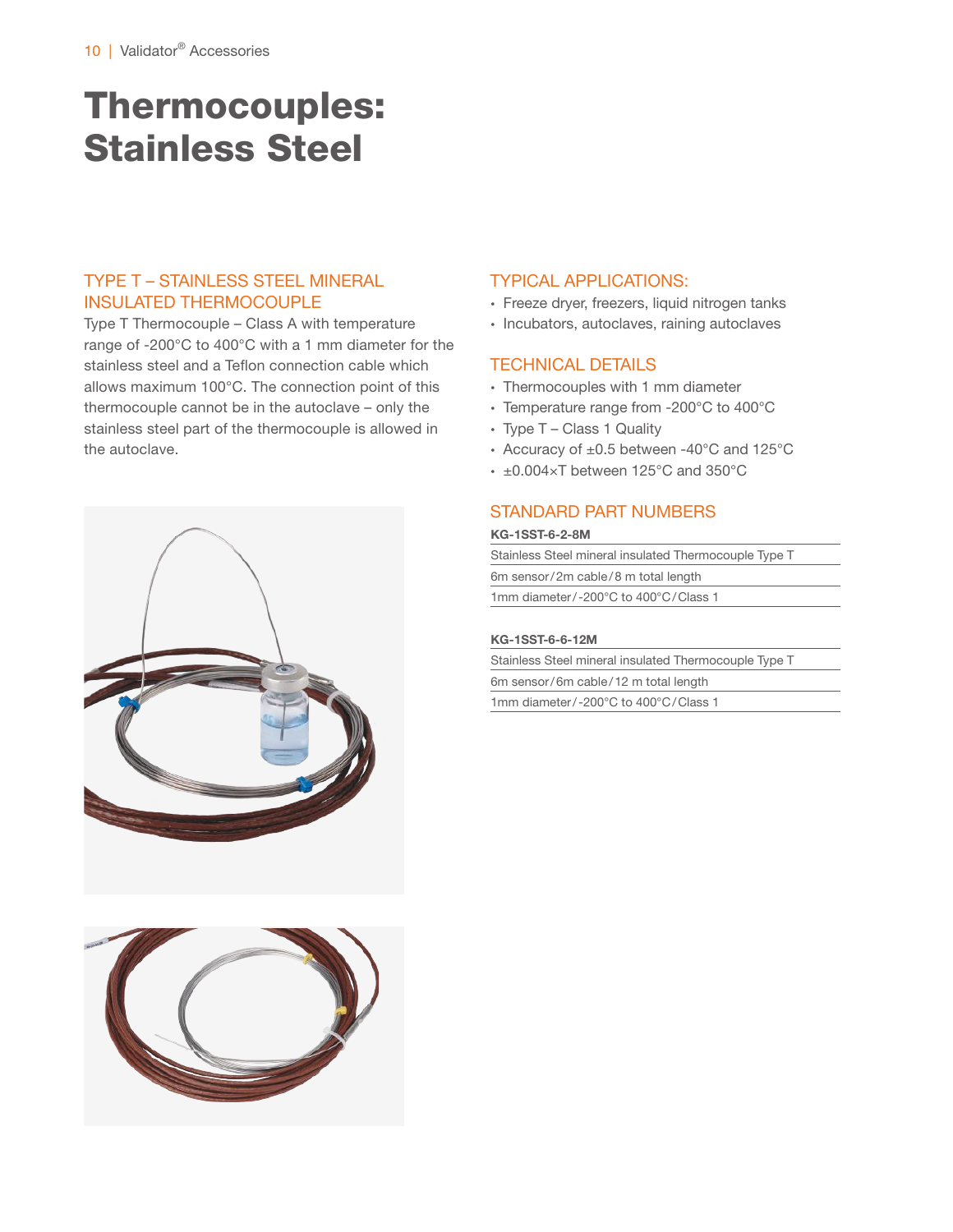# Thermocouples with Stainless Steel Tip

# TYPE T – STAINLESS STEEL THERMOCOUPLE TIPS

The stainless steel probes are available in straight or right angle configurations with rounded or pointed tips, and are available in any length with diameters of 3.2 or 4.8 mm. Kaye probes are constructed of one continuous length of our Ultra-Premium wire, providing superior accuracy and eliminating errors inherent in other probes which have a wire transition between the stainless steel stem and the thermocouple extension.

# TECHNICAL DETAILS

- ∙ Thermocouple tips with 3.2 or 4.8 mm diameter
- ∙ Temperature range from -100°C to 200°C
- ∙ Accuracy of 0.25°C @ 121°C



- ∙ Straight or right angle stainless steel sensor
- ∙ Available as 3-stranded or 7-stranded wire

# STAINLESS STEEL TEFLON PROBE



#### Part Number Matrix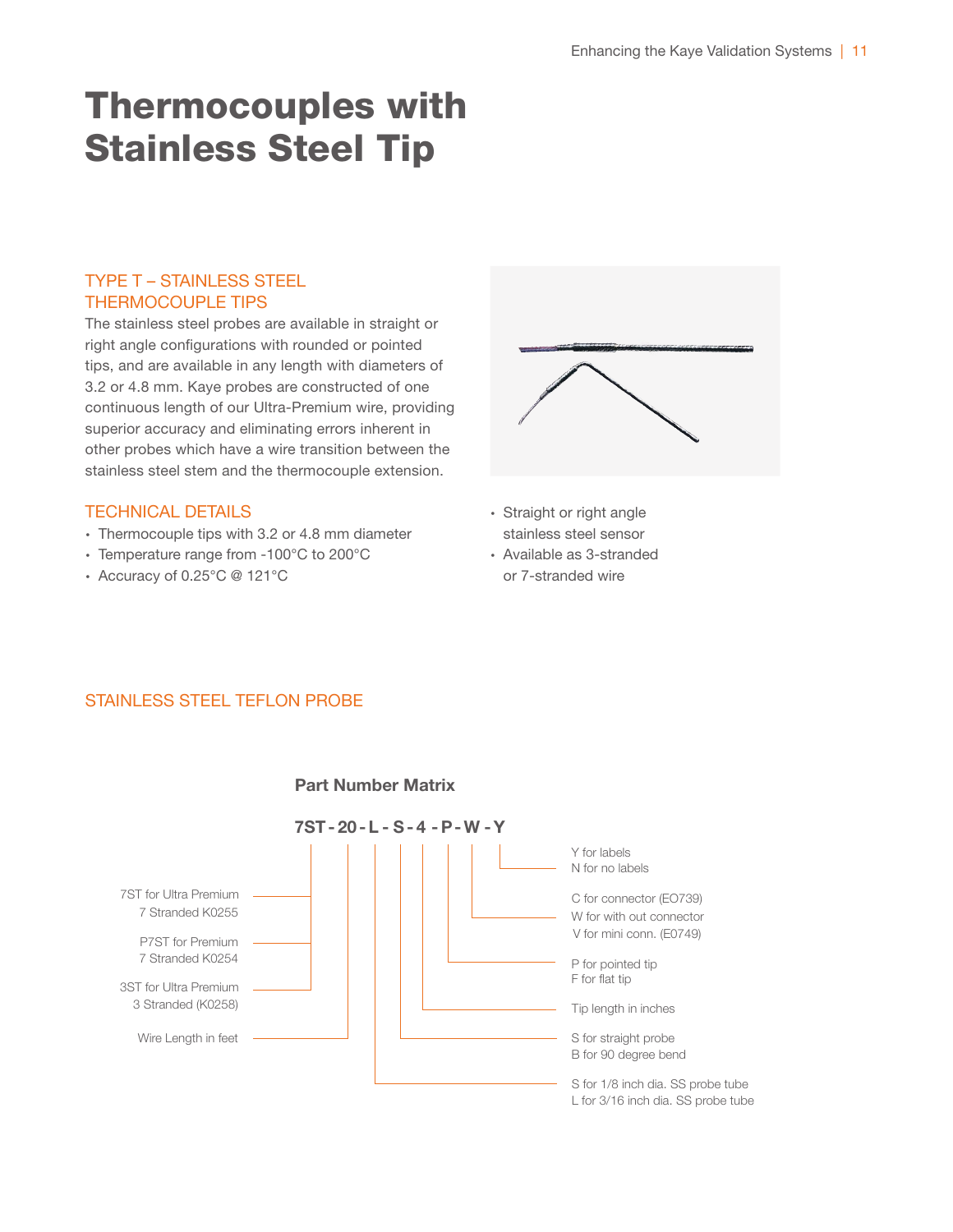# Thermocouples Accessories

### THERMOCOUPLE WIRE SPOOLS

Kaye offers 1000 ft and 2000 ft spools of our Teflon, Autobond, and Kapton wire for those who wish to make probes themselves. The part numbers below show the available gauge and strand configurations. Each spool includes a Certificate of Conformance – your guarantee that it meets our accuracy specifications.

#### Global Part Numbers

| K0255-1    | 7-Stranded Premium Thermocouple Wire 1000 Spool              |
|------------|--------------------------------------------------------------|
| K0255-2    | 7-Stranded Premium Thermocouple Wire 2000 Spool              |
| K0258-1    | 3 Stranded Premium Thermocouple Wire 1000 Spool              |
| K0258-2    | 3 Stranded Premium Thermocouple Wire 2000 Spool              |
| K0259-1    | AUTOBOND 22 AWG Ultra Premium 7-strand wire in 1000 ft spool |
| K0259-2    | AUTOBOND 22 AWG Ultra Premium 7-strand wire in 2000 ft spool |
| K0263-1    | AUTOBOND 26 AWG Ultra Premium 7-strand wire in 1000 ft spool |
| K0263-2    | AUTOBOND 26 AWG Ultra Premium 7-strand wire in 2000 ft spool |
| K0250-1000 | Kapton Copper Wire Spool                                     |
| K0250-2000 | Kapton Copper Wire Spool                                     |

# THERMOCOUPLE LABELS

These labels make it easy to identify each thermocouple and document the qualification of chambers easily. You just add them on the Teflon® Thermocouple and use a heat gun to shrink them onto the thermocouple cable. Set of 48 TCs – 2 numbers each.

# THERMOCOUPLE TIP KITS

Extend the life of yourself welded thermocouples by encapsulating the tip in a sealed PTFE sleeve. The kit is available for 3 and 7-stranded Type T Teflon Thermocouple wire. Each kit provides material to make between 45 and 60 sensor tips.

- 1 Autobond thermocouple spool 2 48 pack of thermocouple labels
- 3 TC label on teflon thermocouple /
	- kapton thermocouple
- 4 TC Tip Kit for 7-strand Type T wire







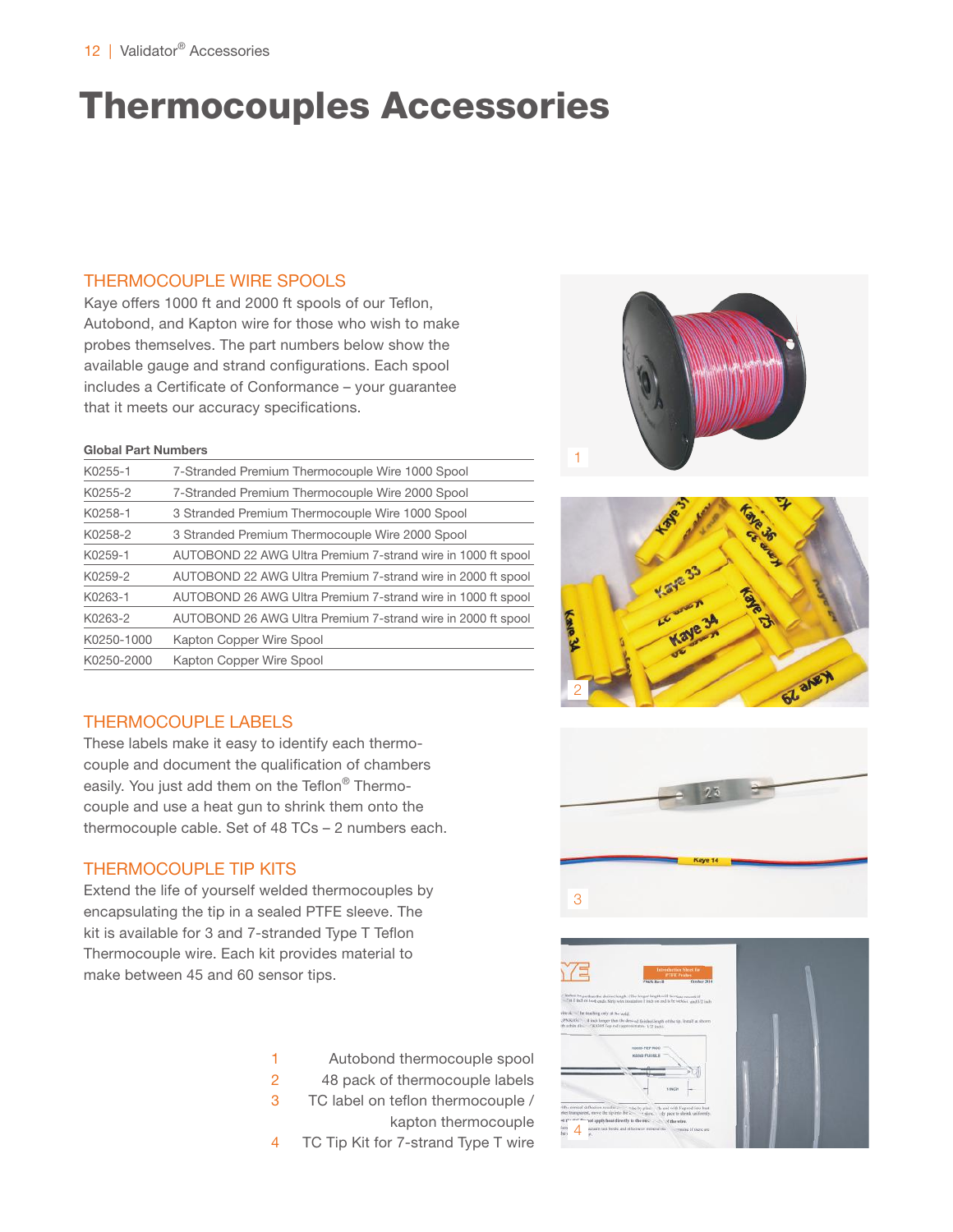# Feedthru

# FEEDTHRU FOR AUTOCLAVE APPLICATIONS

Easy way to seal the autoclave port when introducing thermocouples into the chamber. Standard 1.5" TRI-CLAMP® process connection. Installation is simple without the need of any tools, fitted with safety release mechanism.







- 1 Kaye thermocouple Feedthru
- 2 Feedthru Kit in case

#### 3 2 Feedthrus, Y-piece, pressure sensor

# STAINLESS STEEL THERMOCOUPLE FEEDTHRU FEATURES:

- ∙ Allows up to 18 thermocouples to be introduced into the validated chamber
- ∙ Standard 1.5" TRI-CLAMP® process connection
- ∙ Fitted with safety release mechanism
- ∙ TÜV approved for up to 5 bar steam pressure
- ∙ Delivered with special gasket for great seal
- ∙ Improved design for use with autoclave
- ∙ Temperature up to 140°C

#### Part Number

| USA/Asia | K0440  |
|----------|--------|
| Europe   | KG-150 |

# FEEDTHRU-KIT FOR TCS AND PRESSURE SENSOR

This Feedthru Kit is an ideal set if you have to qualify an autoclave which has for example only one 1.5" TRI-CLAMP<sup>®</sup> validation port but you need to use more than 18 thermocouples or you want to connect a pressure sensor as well to the autoclave. Simple installation is all you need to perform the work.

# Feedthru kit contains the following parts:

- ∙ One 1 ½" Kaye Feedthru including gasket seals
- ∙ Stainless Steel Y-piece with 4 x 1.5" TRI-CLAMP® process connection
- ∙ TÜV approved for up to 5 bar pressure
- ∙ Delivered with 4 x TRI-CLAMPs®
- ∙ Delivered with 4 high temperature gaskets for autoclave
- ∙ Include as well 2 stainless steel lids for 1.5" TRI-CLAMP®
- ∙ Kit is delivered in a transport case

#### Part Number

| USA/Asia | V2845  |
|----------|--------|
| Europe   | KG-144 |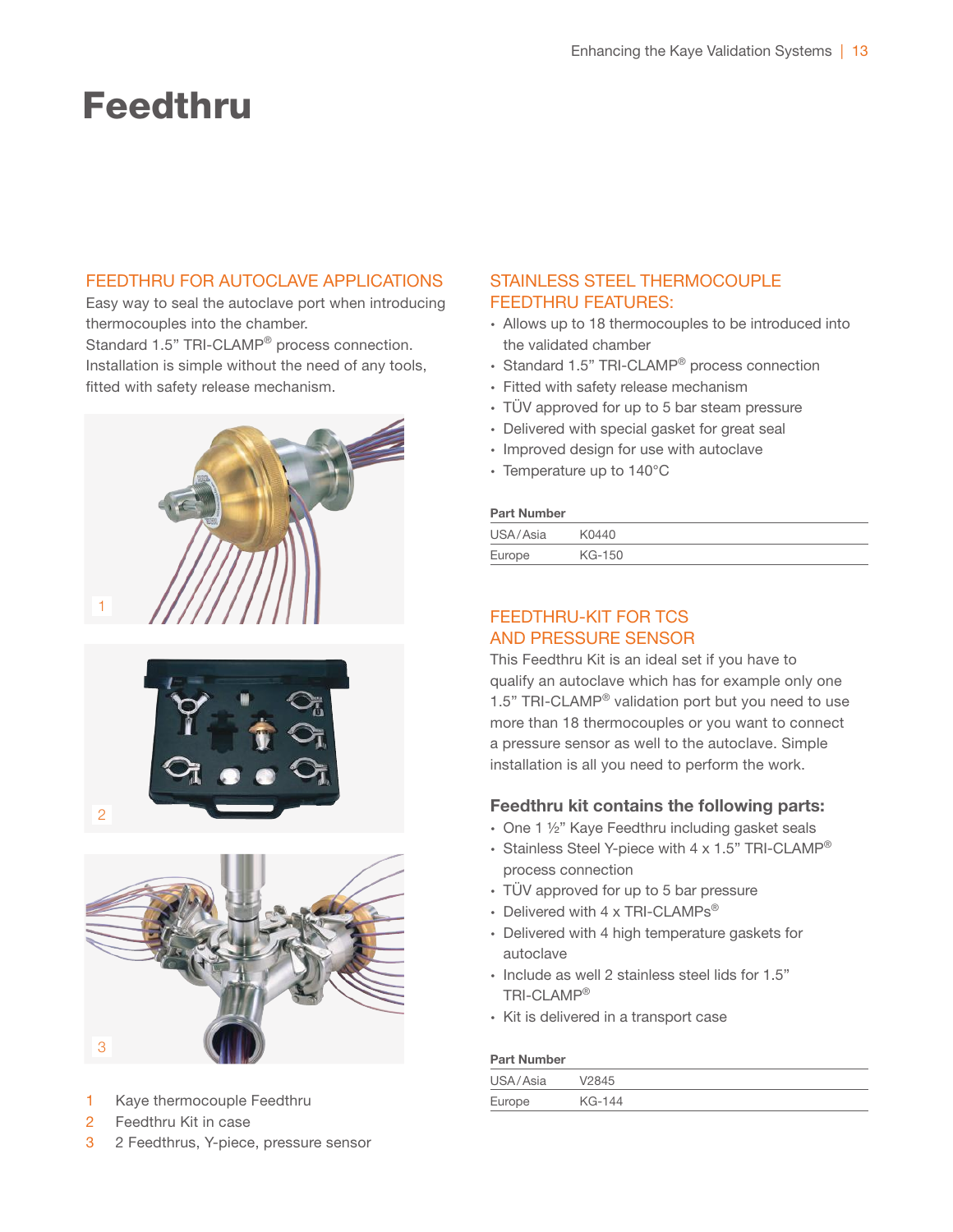# Y-Piece for Autoclave Applications / Smart Clamps and Gaskets

Ideal part if you have to qualify an autoclave which has only one 1.5" TRI-CLAMP® validation port but you need to use more than 1 feedthru or you want to connect a pressure transducer as well to the autoclave.

# STAINLESS STEEL ADAPTER Y-PIECE:

- ∙ Allows connecting 2 Feedthrus and a pressure transducer
- ∙ 4 x Standard 1.5" TRI-CLAMP® process connection
- ∙ Pressure tested up to 8 bar
- ∙ Leakage tested helium-vacuum-leak-detector (< 10-7 mbarl/s)

#### Part Number

| USA/Asia | K0442  |
|----------|--------|
| Europe   | KG-148 |



- Feedthru Y-piece
- 2 2 Feedthrus, Y-piece, pressure sensor
- 3 Smart clamps and gaskets



# SMART CLAMPS AND SMART GASKETS:

| <b>Smart Clamps</b>  |                                                    |
|----------------------|----------------------------------------------------|
|                      | Part Number K0448-1.5-2                            |
|                      | Tri-Clamp with Dual Port for 1 & 1 $\frac{1}{2}$ " |
|                      | sanitary fitting (50.5mm)                          |
| <b>Smart Gaskets</b> |                                                    |
|                      | Part Number M1989-1.5-1                            |
|                      | Gasket Silicone with Single Port for 1 1/2"        |
|                      | sanitary fitting (50.5mm)                          |
| Part Number          | M1989-1.5-2                                        |
|                      | Gasket Silicone with Dual Port for 1 1/2"          |
|                      | sanitary fitting (50.5mm)                          |
|                      |                                                    |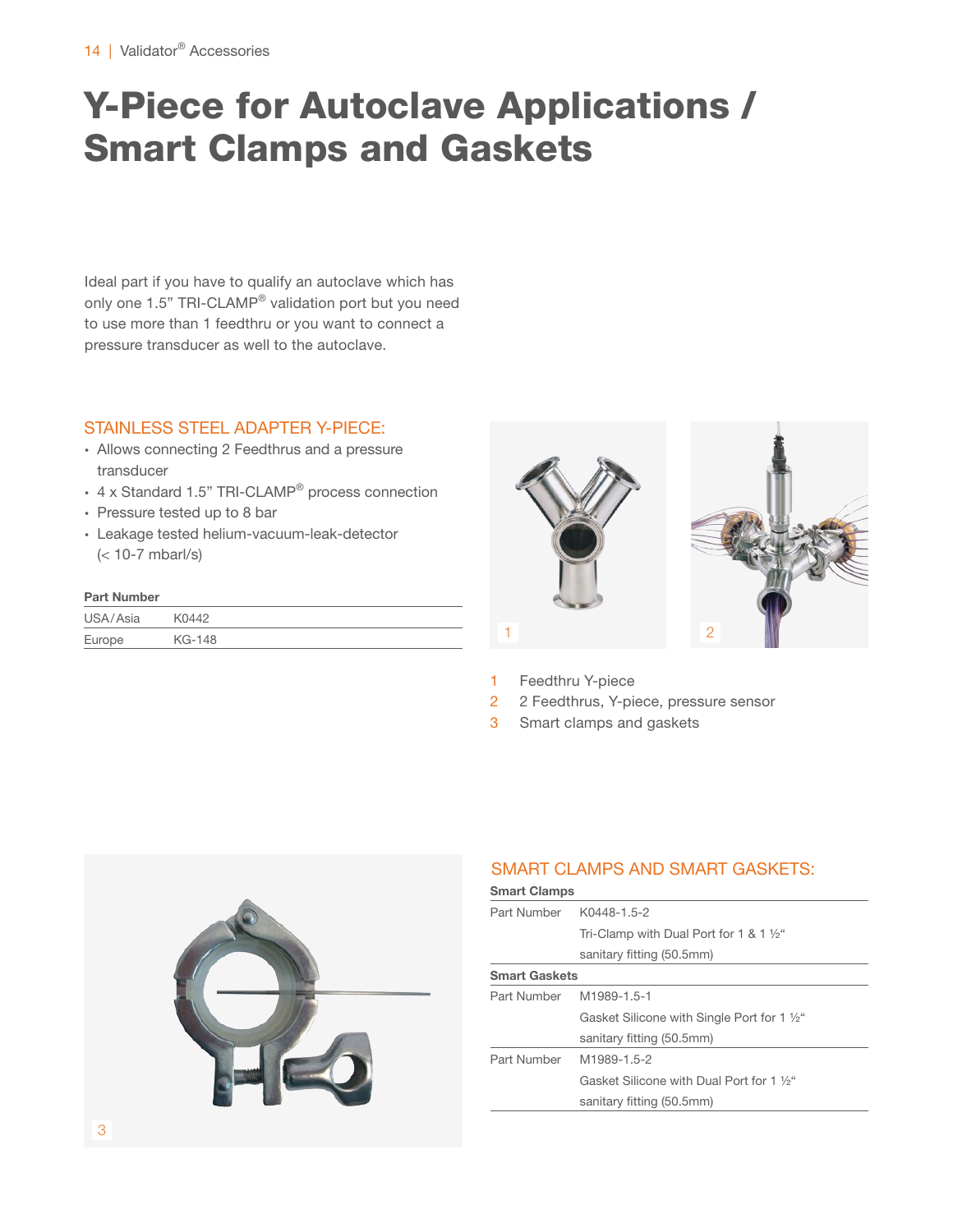# Pressure Transducer for Autoclaves

Comply with current standards to measure pressure in parallel to temperature when qualifying autoclaves. The pressure sensor is optimized to work with autoclaves and the Validator AVS or Validator 2000 – no power supply required.

### KAYE AUTOCLAVE PRESSURE TRANSDUCER

- ∙ Media temperature -20°C to 140°C
- ∙ Accuracy of 10 mbar @ 121°C
- ∙ Pressure range 0 to 4 bar absolute
- ∙ Including cable to connect directly to Kaye Validator®
- ∙ Delivered in a protective carry case
- ∙ No power supply required
- ∙ Pressure value can be handled directly by the Validator®
- ∙ 1.5 inch TRI-CLAMP® Connector to install directly to the autoclave port
- ∙ Improved design for use with autoclave (temperaturecompensated)
- ∙ New units delivered with certificate @ 23°C and 121°C

### Part Number

| Global | <b>KG-075</b> |
|--------|---------------|
|        |               |

- 1 Pressure transducer and Feedthru on Y-piece
- 2 Pressure transducer including cable
- 3 Pressure transducer carry case





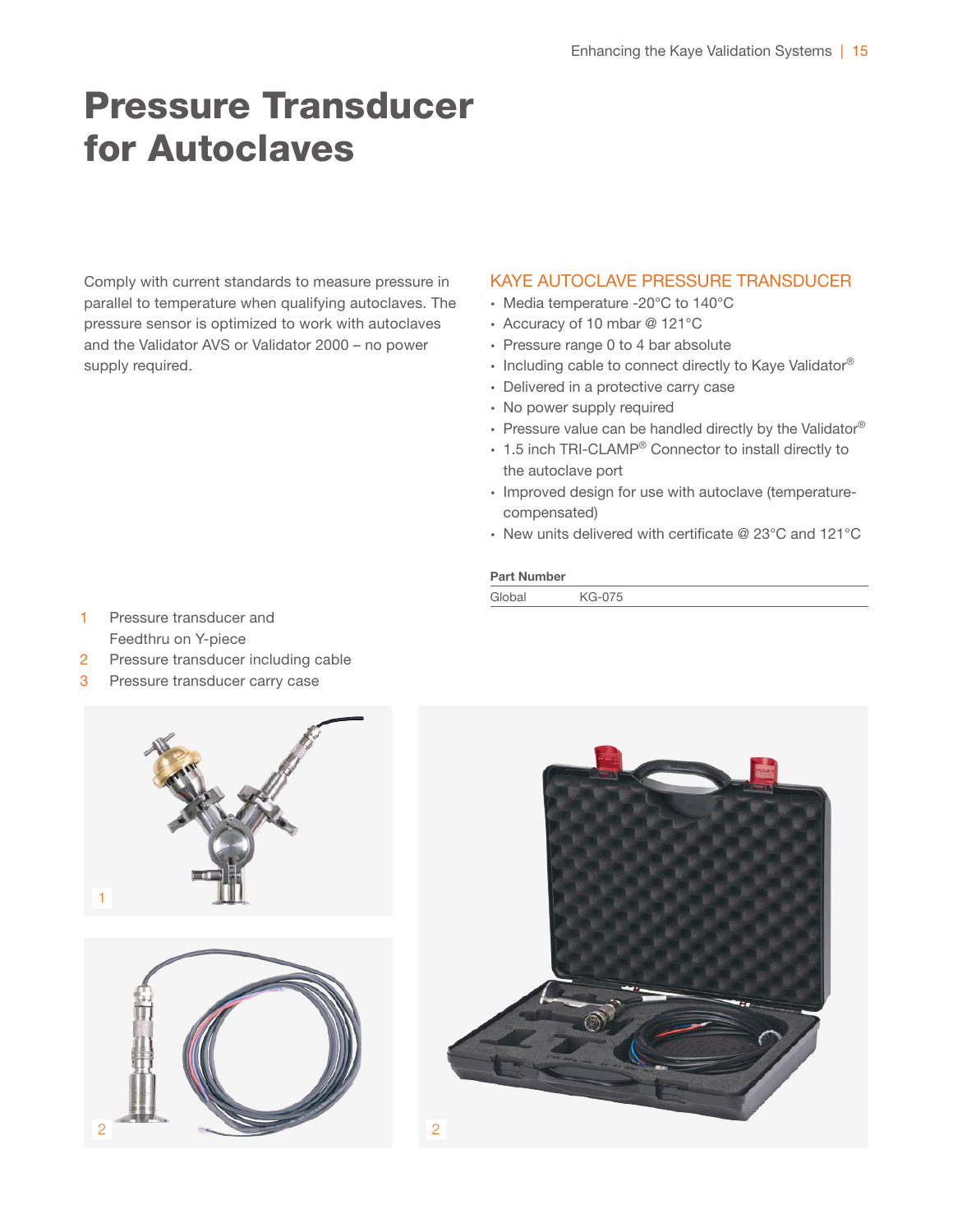# Validation Console

# A NEW FLEXIBLE APPROACH TO VALIDATION

The Kaye Validation Console is a state-of-theart portable and rugged console, dedicated to programming, displaying, reporting, and storing Validation data. The Console is preloaded and configured with the suite of Kaye and legacy software. It is customized to specific validations tasks. The console offers direct docking and Wi-Fi connectivity with Kaye equipment. The Kaye validation console brings about a new approach to tackling your software validation.

# VALIDATION CONSOLE SPECIFICATIONS

#### Operating System/Processor/Memory

- ∙ Microsoft Windows 10 Enterprise LTSC (64 bit)
- ∙ 8th Generation Intel® Core™-i5 Processor
- ∙ 8 GB RAM

#### Durability IP65 Rated

- ∙ Military grade durability with improved thermal management
- ∙ Maximum protection against dust, dirt, and water ingress
- ∙ Drop-tested from 4 feet
- ∙ Temperature-tested from -20°F to 145°F (-29°C to 62°C)

#### **Display**

- ∙ 11.6-inch, FHD 1920 x 1080
- ∙ 1000 Nit outdoor-readable
- ∙ Anti-glare, anti-smudge, polarizer
- ∙ Glove-capable touchscreen

#### System Storage

∙ 256GB M.2 Solid State Drive (SSD)

#### Integrated Communications

- ∙ Intel® Wireless-AC 9560
- ∙ 802.11ac with Bluetooth 5.0



# Separate Docking Station Available I/O Ports

- ∙ Docking connector
- ∙ 1 USB 3.1 Type-A with power delivery
- ∙ 1 USB 3.0 Type-C port with DisplayPort Alt Mode/PowerShare
- ∙ 1 Combo mic/headphone jack
- ∙ 256GB M.2 Solid State Drive (SSD)

#### Embedded I/O

- ∙ On-board camera capability of taking pictures with console
- ∙ 5 MP RGB + IR FHD webcam with privacy shutter/8 MP rear camera with flash and dual microphone

#### Dimensions / Weight<sup>(1)</sup>

- ∙ 7.99in x 12.29in x .96in (256mm x 256mm x 24.3mm)
- ∙ 2.93 lbs (1.33 kg)(1)

#### **Battery**

∙ Battery life up to 6 hours(2)

#### Backwards Compatibility

- ∙ Can run with Kaye Validator and Kaye ValProbe software
- 1. Weight represents approximate system weight measured with a 34WHr battery. Actual system weight may vary depending on component and manufacturing variability. 2. Battery life varies by configuration, applications in use, utilized features, and operating conditions. Maximum battery capacity decreases with time and use.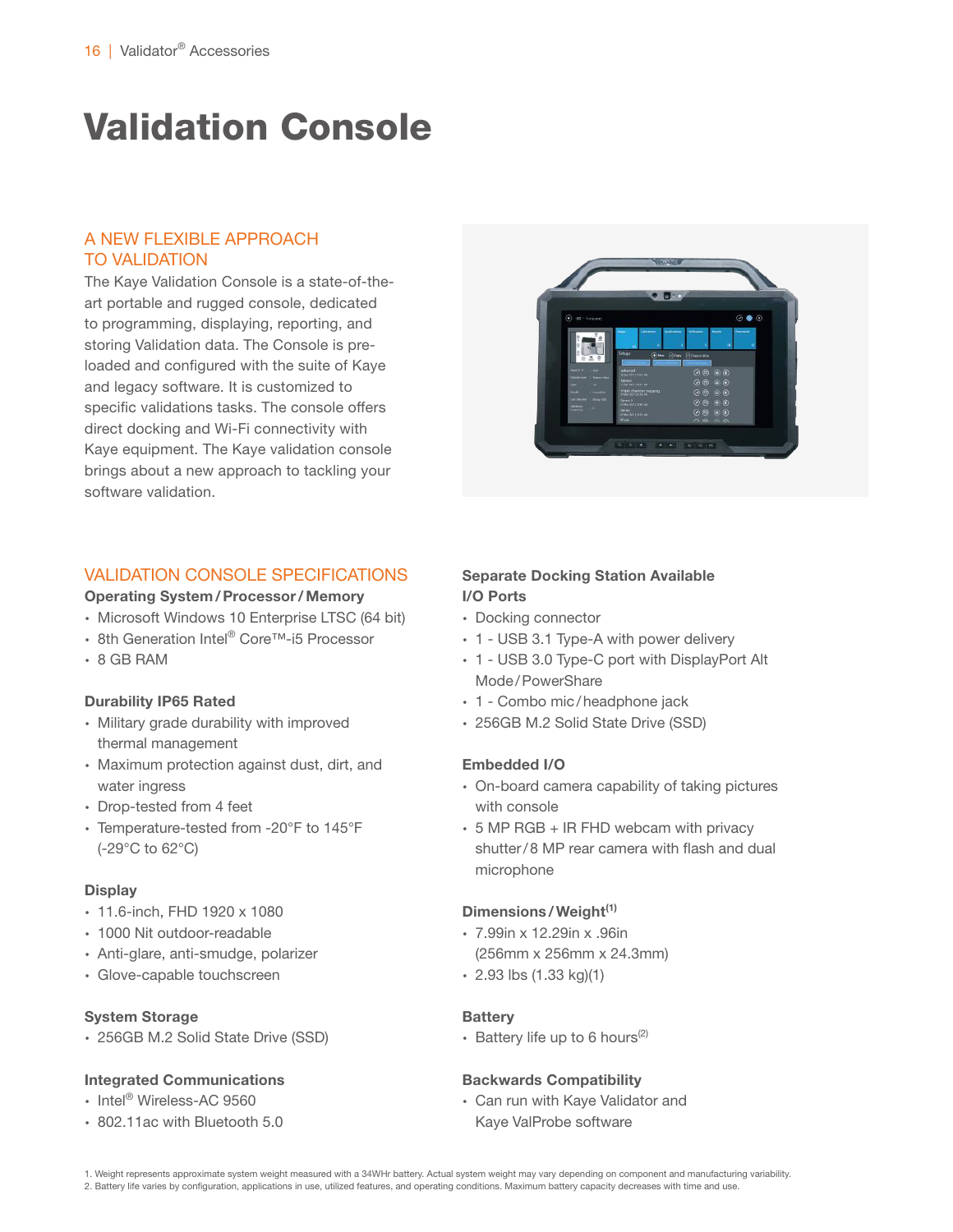### KAYE REMOTE DOCKING SYSTEM

The Validation Console Remote Docking Station is ideal for utilizing the console remotely for charging the console or for working on the console independently from the AVS.

The docking station includes 3 USB ports and 1 ethernet port for connection to external keyboards and mouse or for downloading data to external devices. The ethernet port can be used for Sync Out or Sync In of data to your network.



Part Number V2260

# SENSOR INPUT MODULES (SIM)

- ∙ SIMs for TCs, 4-20mA, 0-10V and RTDs
- ∙ Improved Sensor Connectivity (quick-fix & lock connectors)
- ∙ Accepts a wide range of thermocouple types (T, J, K, E, B, R, N, S)

#### Part Number

| TC-SIM     | X2600 |
|------------|-------|
| 4-20mA-SIM | X2601 |
| RTD-SIM    | X2602 |





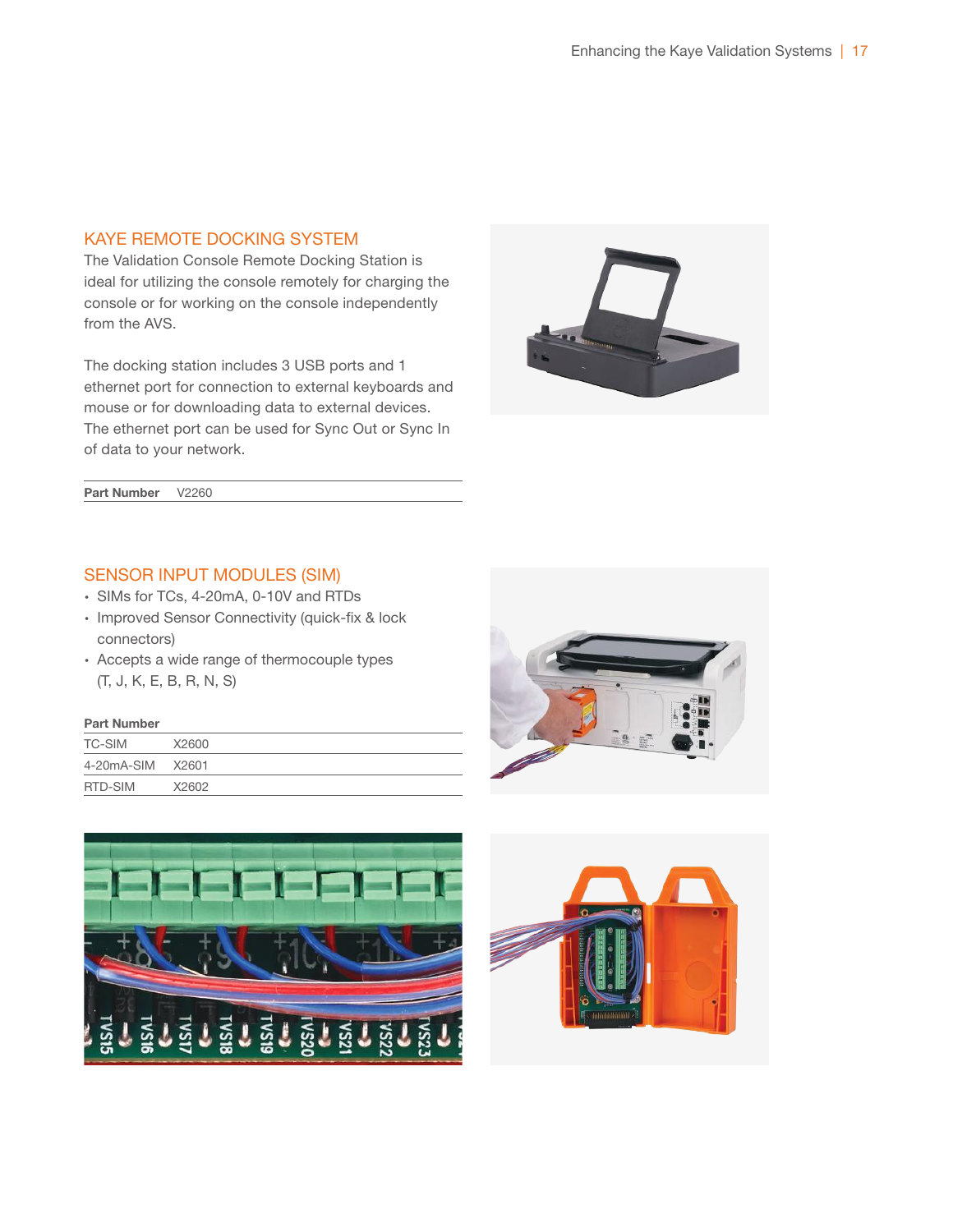# PROTECT YOUR VALIDATOR<sup>®</sup> AND STORE Validator® AVS Shipping Case

IT SAFELY WHEN NOT BEING USED

# SHIPPING CASE – WHY SHOULD YOU OWN IT

- ∙ Robust, secure and practical, shock protection during transport
- ∙ Can be used as a trolley for easy transportation
- ∙ Provides safety during shipments and internal transportation
- ∙ Safe shipment and transport for annual service
- ∙ Specific storage inserts for all accessories/documentation
- ∙ Protects against moisture, dust and pollution waterproof
- ∙ Given the best storage when system not in use
- ∙ Can be locked to prevent theft and unauthorized usage



# CABLES FOR VALIDATOR® AVS

| 238-1014                     |  |  |
|------------------------------|--|--|
| AVS to IRTD Connection Cable |  |  |
| 6 feet (1.5m)                |  |  |







# CABLES FOR KAYE PRESSURE TRANSDUCER

#### KG-075-G

Cable for autoclave pressure transducer – about 5m long connects the Validator SIM with the pressure transducer and powers them



# CABLES FOR VALIDATOR 2000

| W1885-G                        | M2810-G                          | H0665                       | W1890-1                       |
|--------------------------------|----------------------------------|-----------------------------|-------------------------------|
| Oven Cable - about 6 feet      |                                  |                             |                               |
| (1.5m) long connects the       | IRTD Cable - about 6 feet (1.5m) |                             | RS232 Cable - about 6 feet    |
| Validator 2000 with Kaye LTR / | long connects the Validator      |                             | (1.5m) long connects the      |
| HTR/CTR baths                  | 2000 with the IRTD-400           | USB to Serial Adapter Cable | Validator 2000 with PC/Laptop |
|                                |                                  |                             |                               |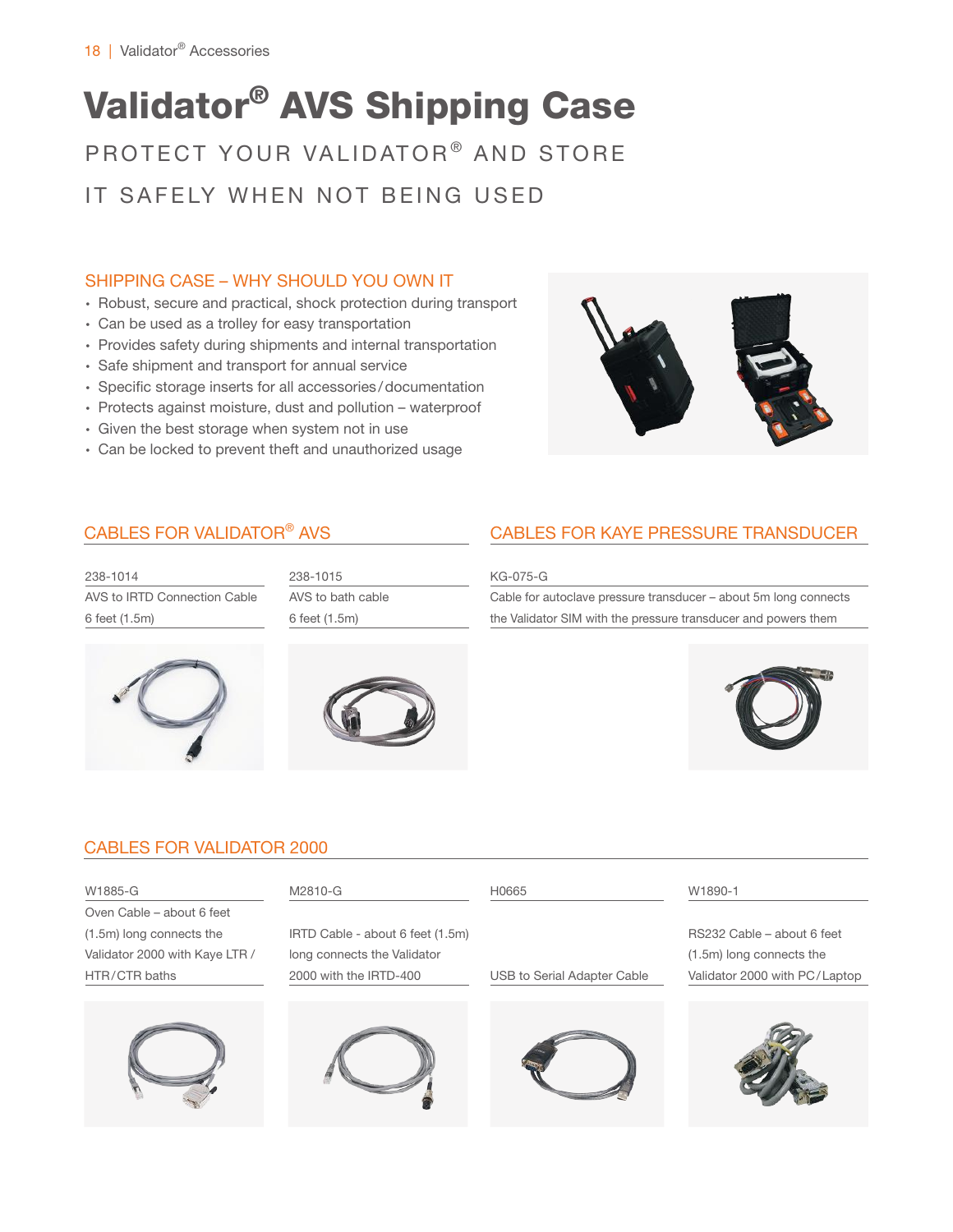# On-Site Training IQ/OQ Protocol

If you are using Kaye equipment and would like training at your facility, we can schedule a visit to suit you.

Our technical instructors can assist you with all your training needs in the format, location and pace that works best for you and your team. Training courses are held at a number of convenient regional training centers. Our courses range from introductory level to in-depth product classes with practical hands-on exercises. All courseware is coordinated with the most recent product updates and features. On request, we offer product specific on-site training courses to meet your particular needs.

The Installation Qualification /Operational Qualification Protocol defines a set of procedures to ensure that the Kaye validator system is properly installed and operated according to Kaye recommendations, and is adequately documented and controlled according to cGMP requirements.

The documents are provided in hard copy and digitally, allowing users to modify the documentation to suit specific organizational requirements.

# THE IQ/OQ PROTOCOL INCLUDES THE FOLLOWING:

- ∙ Installation Qualification document
- ∙ Operational Qualification document
- ∙ Standard Operating Procedures document
- ∙ Set-up programs

#### Set-up Programs Global Part Numbers

| Validator AVS X6055  |  |
|----------------------|--|
| Validator 2000 X6005 |  |